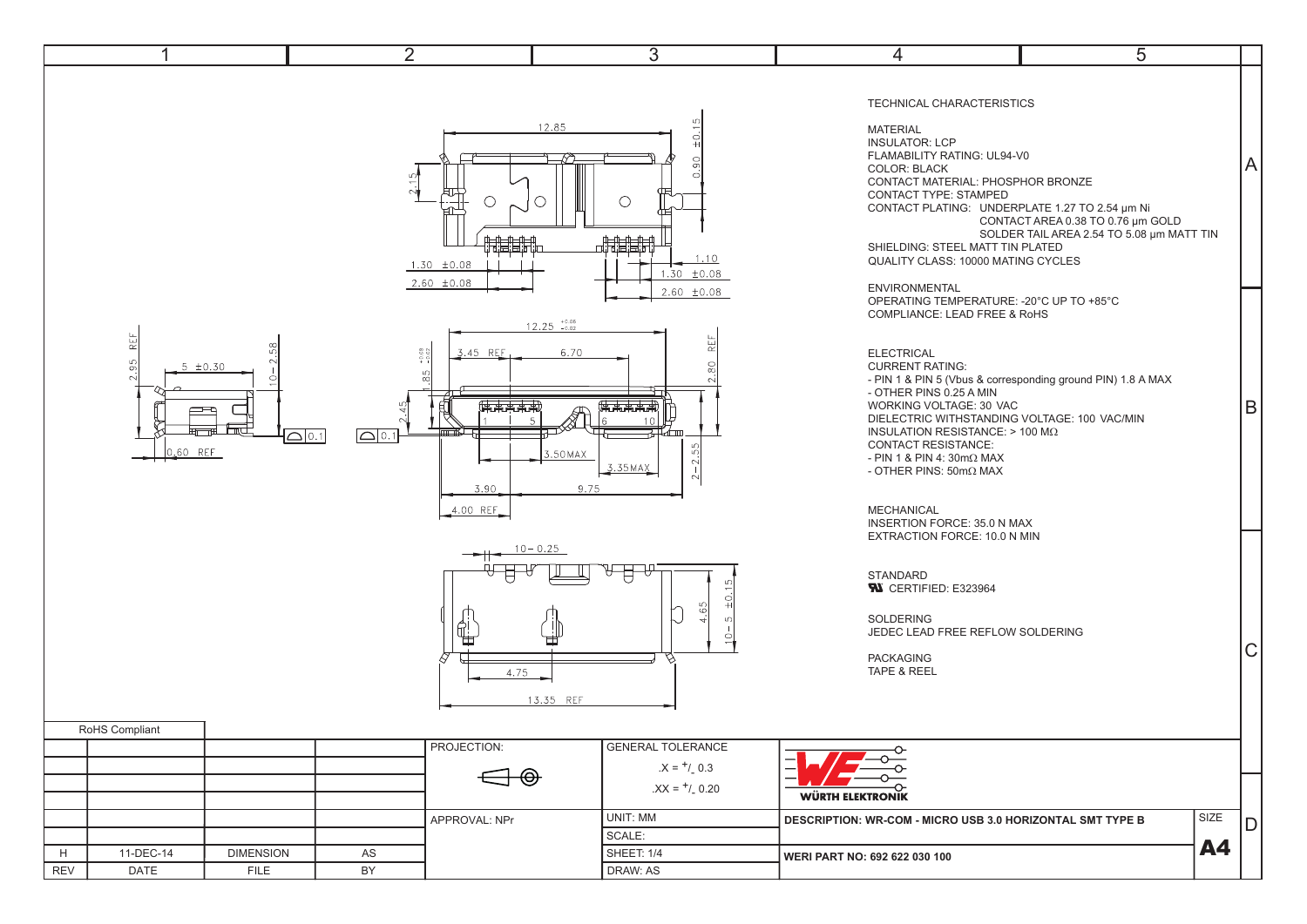|                               |                          | $\overline{2}$            |                                                                   | $\overline{3}$                                                                                                | 4                                                                                    | $\overline{5}$ |                |
|-------------------------------|--------------------------|---------------------------|-------------------------------------------------------------------|---------------------------------------------------------------------------------------------------------------|--------------------------------------------------------------------------------------|----------------|----------------|
|                               |                          | $\frac{55}{ }$<br>PIN11 \ | 2.60<br>1.30<br>PIN1<br>IPIN5<br><b>PIN12</b><br>PIN13            | 6.70<br>2.60<br>1.30<br>PIN6 <sub>1</sub><br>PIN <sub>15</sub><br>N14                                         | $10 - 0.40$<br>$/$ PIN10<br>40<br>$\triangleright$<br>$Z$ PIN16<br>N                 |                | A              |
|                               |                          | $\overline{5}$<br>ŔÝ      | P<br>0.25<br>0.25<br>2.15<br>2.15<br>3.10<br>3.10<br>4.90<br>4.90 |                                                                                                               | U<br>$\varphi$                                                                       |                | B              |
| RoHS Compliant                |                          |                           | 5.60<br>PROJECTION:                                               | 7.40<br>7.95<br>10.25<br>RECOMMENDED PCB LAYOUT - COMPONENT VIEW<br>TOLERANCES ± 0.05 MM<br>GENERAL TOLERANCE | ᡐ                                                                                    |                | $\overline{C}$ |
|                               |                          |                           | $\bigoplus$<br>APPROVAL: NPr                                      | $.X = +/0.3$<br>$.XX = +/0.20$<br>UNIT: MM<br>SCALE:                                                          | <b>WÜRTH ELEKTRONIK</b><br>DESCRIPTION: WR-COM - MICRO USB 3.0 HORIZONTAL SMT TYPE B | SIZE           | DI             |
| H<br>11-DEC-14<br>DATE<br>REV | <b>DIMENSION</b><br>FILE | ${\sf AS}$<br>BY          |                                                                   | SHEET: 2/4<br>DRAW: AS                                                                                        | WERI PART NO: 692 622 030 100                                                        |                | <b>A4</b>      |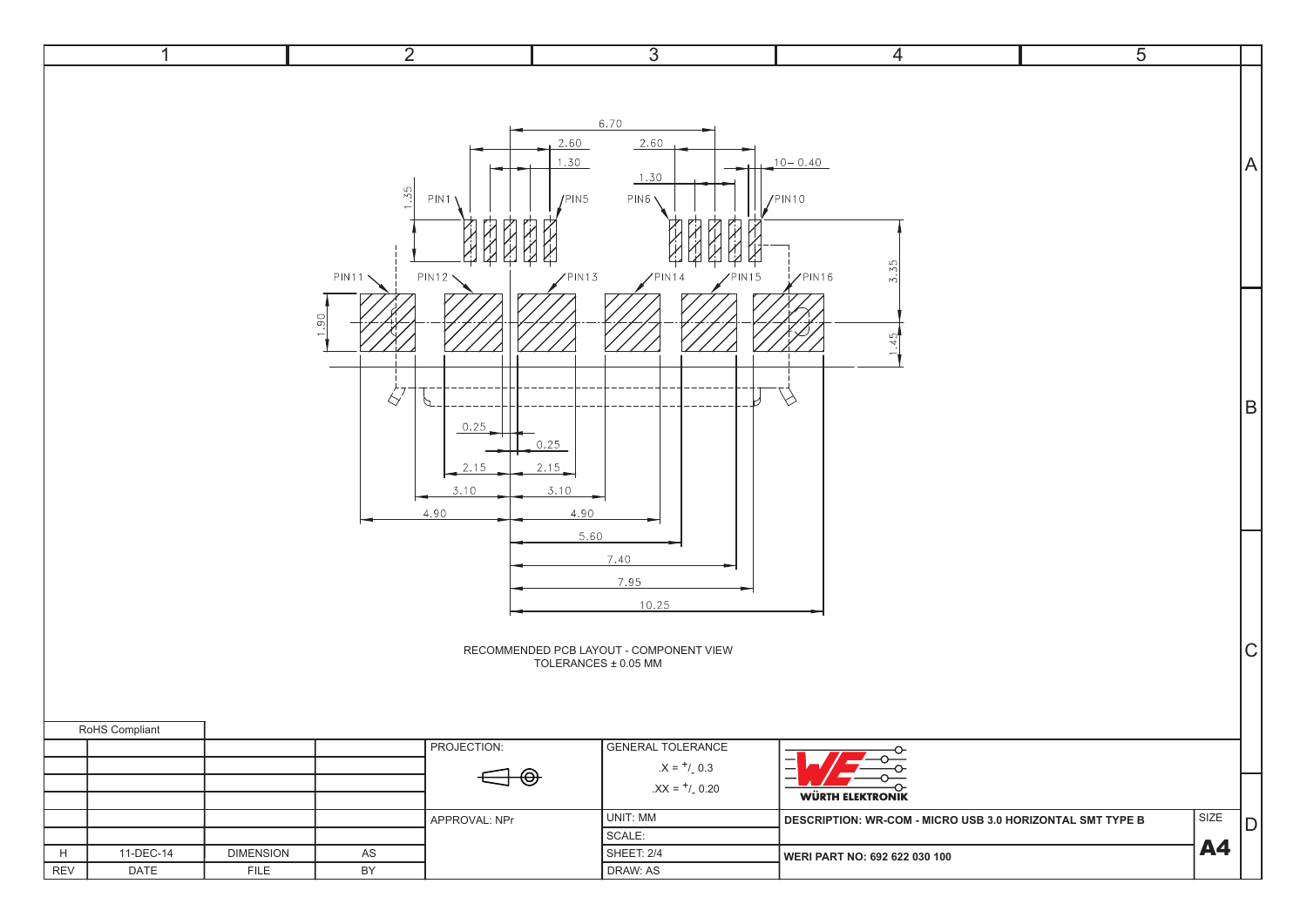